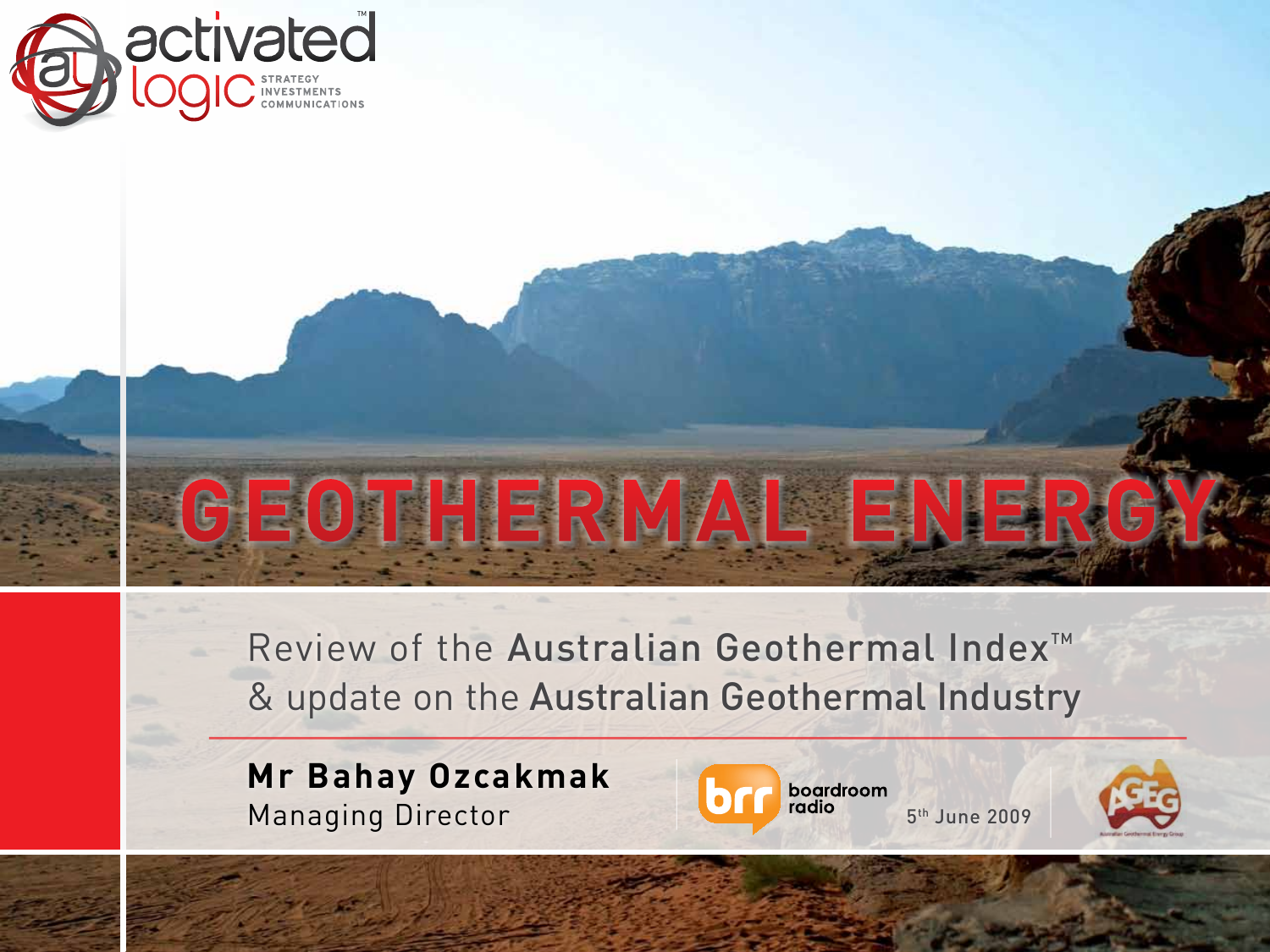#### Disclaimer & Disclosure Notice

The publisher of this publication, Activated Logic Pty Limited ABN 62 134 740 293 ("Activated Logic"), its directors, officers, staff and their associates from time to time may hold shares in the securities mentioned in this publication and as a result may benefit from any change in the price of the relevant securities. Activated Logic and its advisers may earn brokerage, fees, commissions, other benefits or advantages as a result of a transaction arising from any research or opinions mentioned in this publication and distributed to existing and future clients. Activated Logic may have provided corporate advice within the past and may continue to provide corporate advice to companies (or related parties) concerned, for which Activated Logic may have received gross fees and/or continue to receive fees.

Any advice contained in this document is unsolicited general advice and is provided for information purposes only. Do not act on this advice without first consulting your financial or investment adviser to determine whether the advice is appropriate for your specific investment objectives, financial situation and particular requirements. Activated Logic believes that any information or potential advice contained in this publication was accurate when issued, however Activated Logic does not warrant the accuracy or reliability of this information. Activated Logic, its directors, officers, staff and their associates exclude all liability whatsoever, in negligence or otherwise, for any loss or damage resulting from the use or circulation of this publication to the full extent permitted by law.

THIS PUBLICATION DOES NOT CONSTITUTE FINANCIAL ADVICE

#### Media Enquiries

The Activated Logic Communications Director (CD) is the authorised spokesperson designated and intended as the main contact for companies or individuals seeking additional information about Activated Logic, our NDA or Privacy Policy. For additional information regarding this publication or any of our policies, please contact Ms. Naomi Keogh - naomik@activatedlogic.com

#### Contact/Feedback

Activated Logic is committed to the principles of Total Quality Management (TQM) and various other continuous improvement systems. After reading this document in its entirety, if you believe this document may be improved please contact us with your thoughts, we would like to hear from you.

T 1300 4 LOGIC F +61(0)7 5561 8984 E info@activatedlogic.com W www.activatedlogic.com

#### Mailing Address

Attention - Communications Director. PO Box 889, Sanctuary Cove, Queensland 4212, Australia

© Copyright 2009. Activated Logic Pty Limited. All rights reserved.

All contents of this publication including copywriting, original images, illustrations and additional artwork are protected by Australian & International Copyright Laws, specifically by numerous provisions of the Australian COPYRIGHT ACT of 1968 and subsequent amendments and extensions as applicable. The Activated Logic Logo is an Australian Registered Trade Mark, (No. 1281315 - the Atomic Orbit Around Ltrs Device), and use of a substantially identical or deceptively similar trade mark is strictly prohibited by Australian Copyright and Trademark Laws.

### activatedlogic.com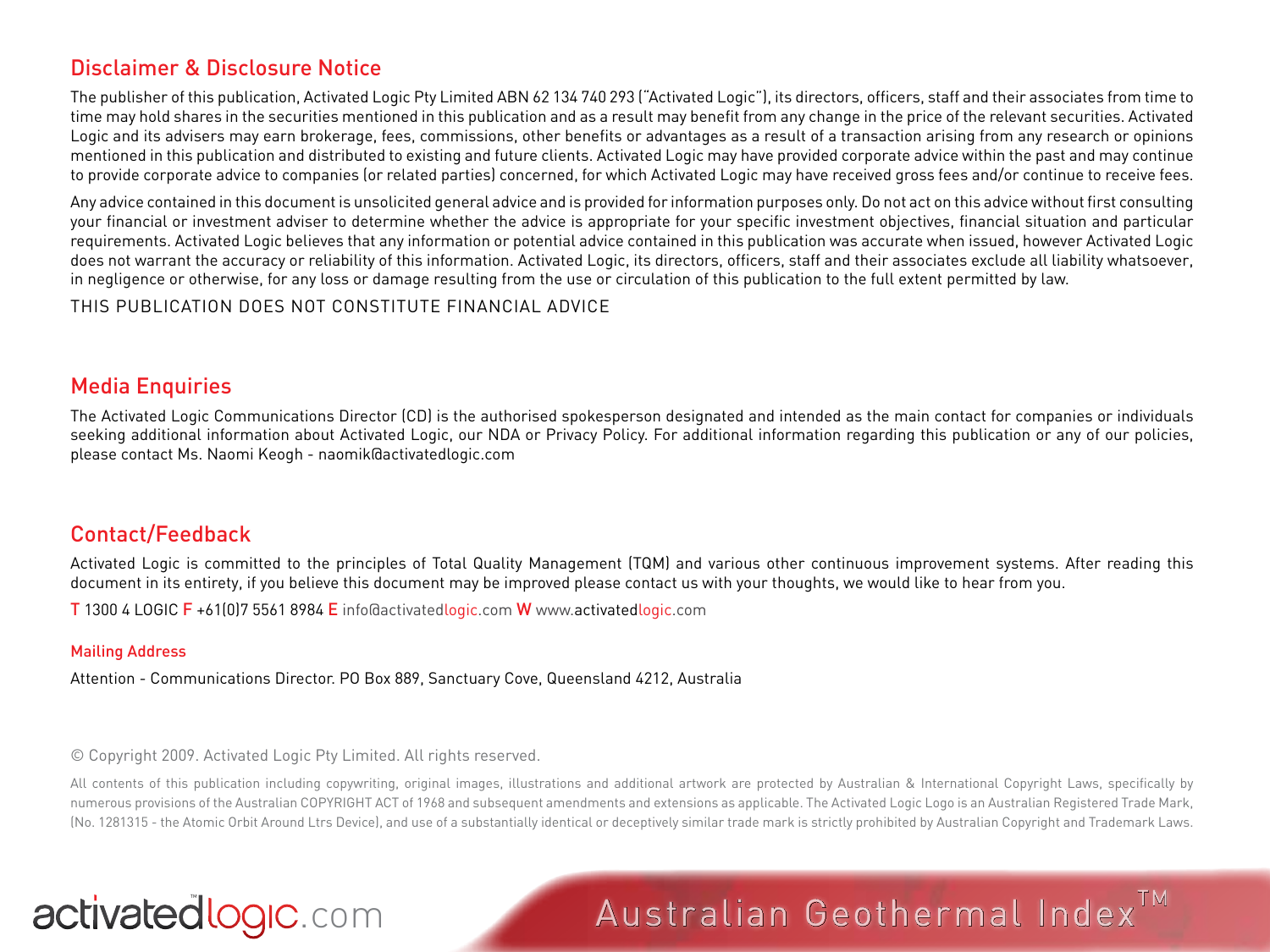## Agenda

- • Introduction
- • Australian Geothermal Reserves
- • Declared Geothermal Reserves
- $\bullet$  Australian Geothermal Index<sup>TM</sup>
- • Geothermal Market Capitalisation
- **Southern Gold (ASX:SAU)**
- Additional Information
- • Additional Resources

activatedlogic.com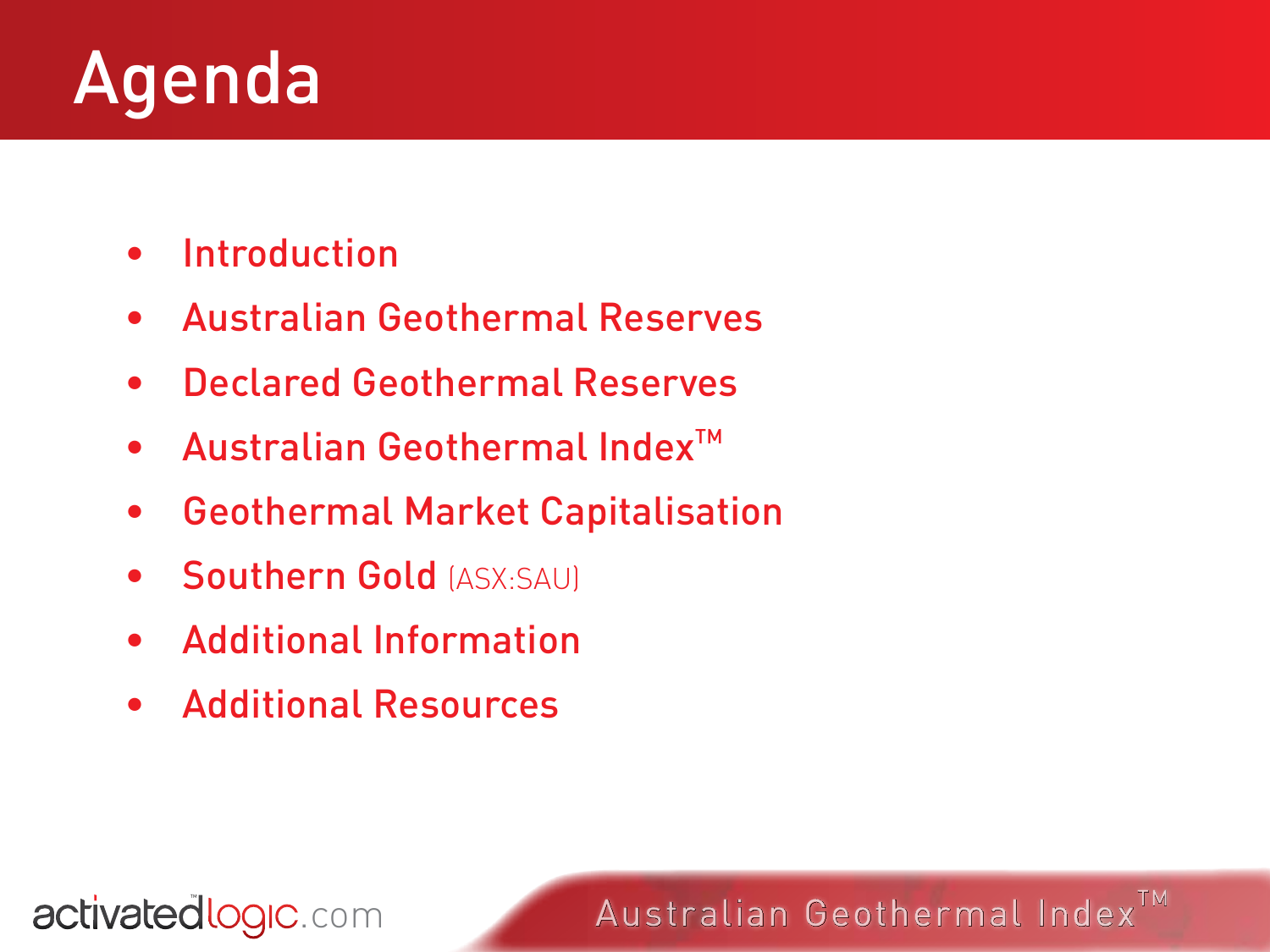## Introduction

- Australian continent hosts large geothermal energy reserves
- Supportive regulatory environment state & federal
- Abundant industry expertise due to petroleum industry
- Relatively inexpensive entry costs
- Mix of conventional (HSA) and engineered (EGS) systems
- Large potential power-generation capacity
- Prospect of remote or 'direct use' power generation

#### activatedlogic.com

Australian Geothermal Index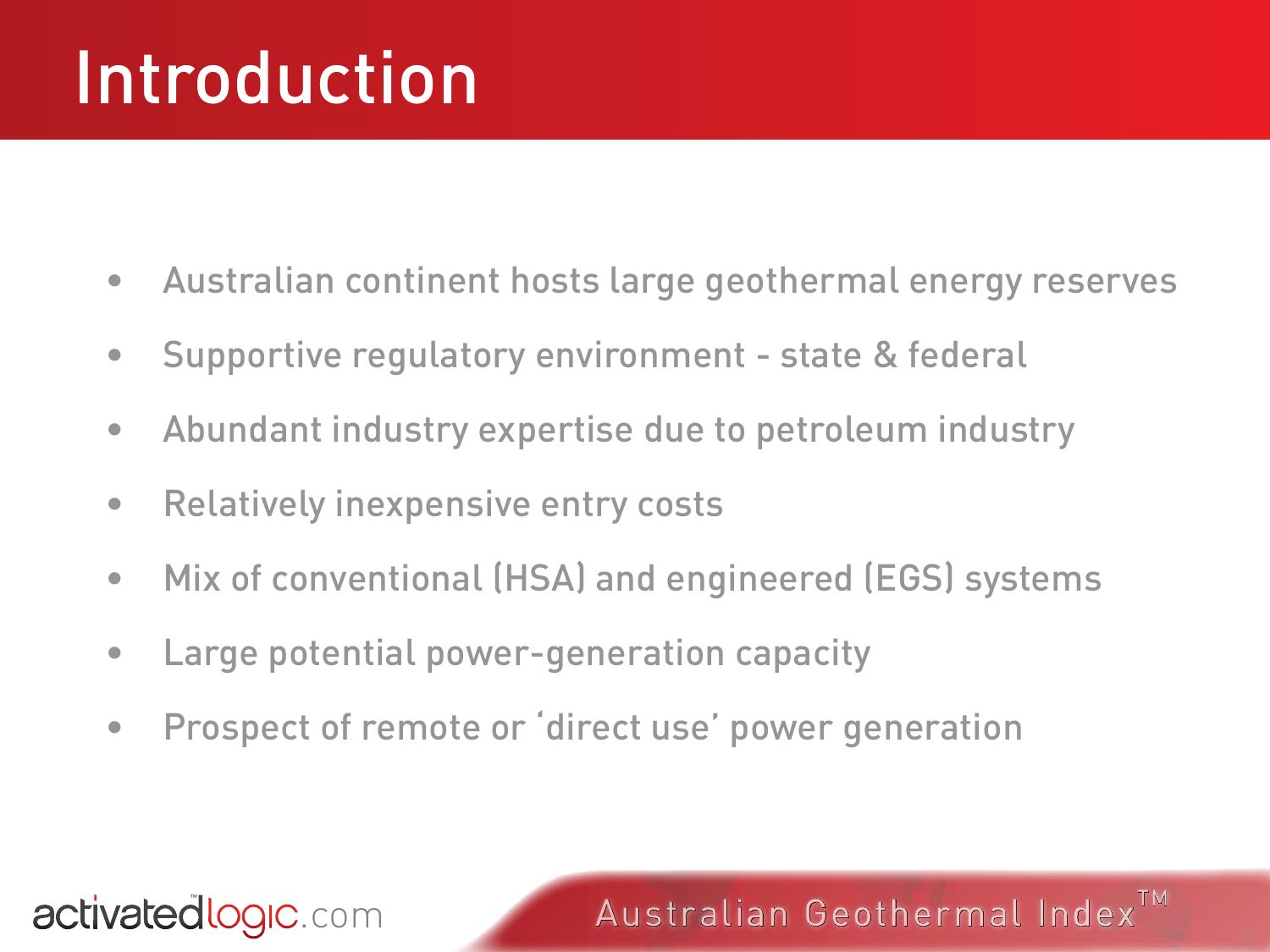## Australian Geothermal Reserves

Recently, Resource Minister Martin Ferguson told Reuters:

" Geothermal energy which is sometimes known as hot rocks has got a huge potential for Australia, both as a solution to climate change and in terms of national energy security. "

In another recent report, according to Geoscience Australia's Anthony Budd,

"One percent of geothermal reserves could produce 26,000 years of energy supplies."

## 1.9 x 1025 Joules

The amount of energy contained in the upper 5km of Australia's crust according to Geoscience Australia.

- • Geothermal prospectivity validated by previous hydrocarbon exploration activity across Australia
- • Reporting of resources needs to be compliant with the:
- • Australian Code for Reporting Exploration Results, Geothermal Resources and Geothermal Reserves - 2008 edition.

## activatedlogic.com

### Australian Geothermal Index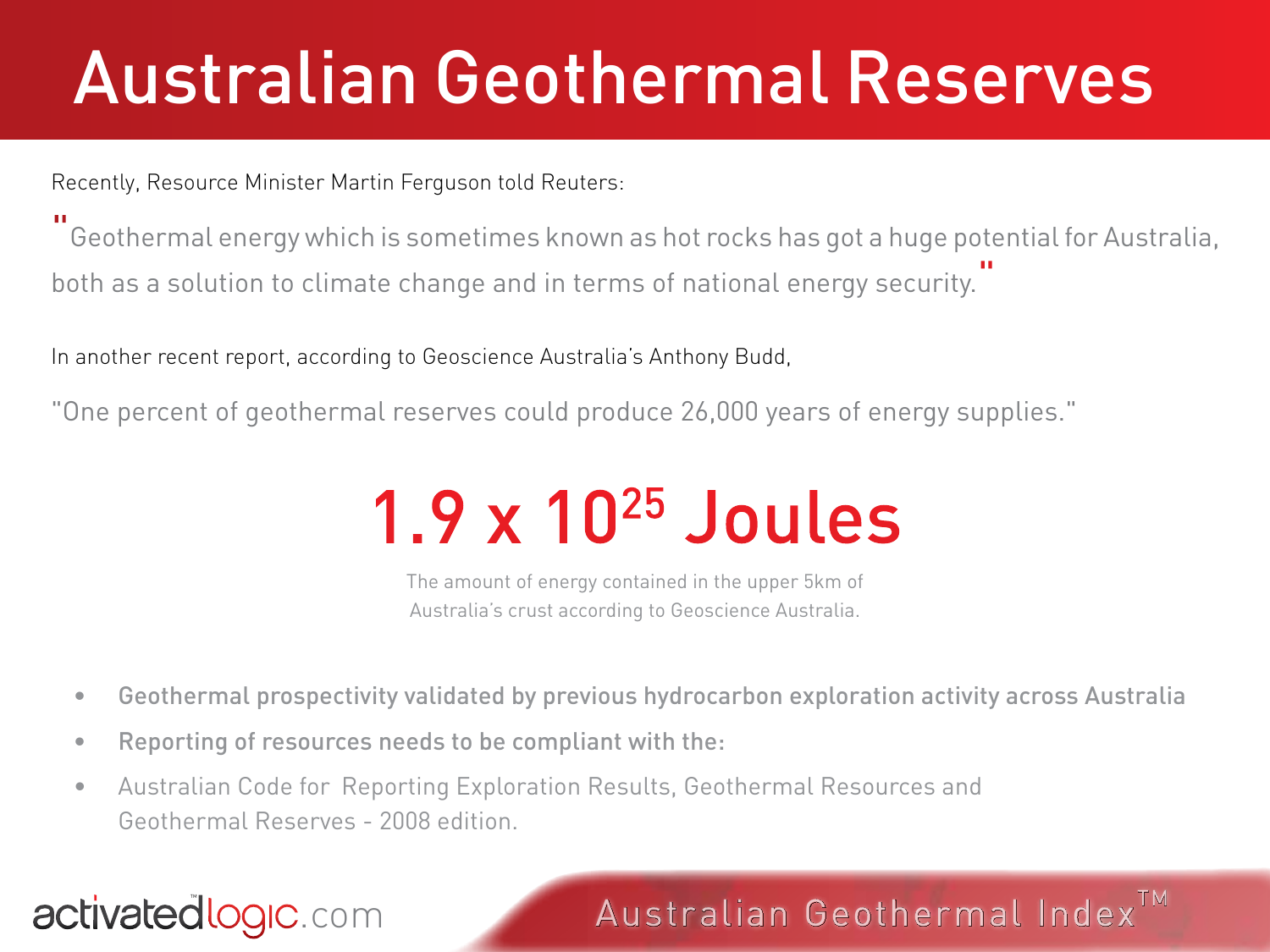## Declared Geothermal Reserves

There are approximately 50 geothermal exploration licence holders across Australia that have collectively committed to spending in excess of \$1 billion on geothermal exploration and development.

Only 7 companies have declared geothermal resources since the launch of the Geothermal Code in August 2008.

| <b>ASX Code</b> | Company               | Project                    | Geothermal Resource* (PJ)   Category* |          |
|-----------------|-----------------------|----------------------------|---------------------------------------|----------|
| <b>GDY</b>      | Geodynamics Ltd       | Innamincka & Hunter Valley | 244,680                               | various  |
| <b>GER</b>      | Greenearth Energy Ltd | Geelong & Gippsland        | 263,600                               | inferred |
| <b>GRK</b>      | Green Rock Energy     | Olympic Dam Region         | 120,000                               | inferred |
| <b>PAX</b>      | Panax Geothermal Ltd  | Limestone Coast            | 332,000                               | various  |
| <b>PTR</b>      | Petratherm Ltd        | Paralana                   | 230,000                               | inferred |
| <b>TEY</b>      | <b>Torrens Energy</b> | Parachilna                 | 780,000                               | inferred |
| <b>SAU</b>      | Southern Gold Ltd     | Roxby Geothermal Project   | 260,000                               | inferred |
| <b>HRL</b>      | <b>Hot Rock Ltd</b>   | Penola Trough              | Undisclosed                           | various  |

#### Australian Geothermal Resources

#### APPROX 2.25 million PJ's delineated by these seven companies in nine months!

\* Resource Figures are Indicative Only. More information about Geothermal Resource categories can be obtained from: http://www.pir.sa.gov.au/geothermal/ageg/geothermal\_reporting\_code

### activatedlogic.com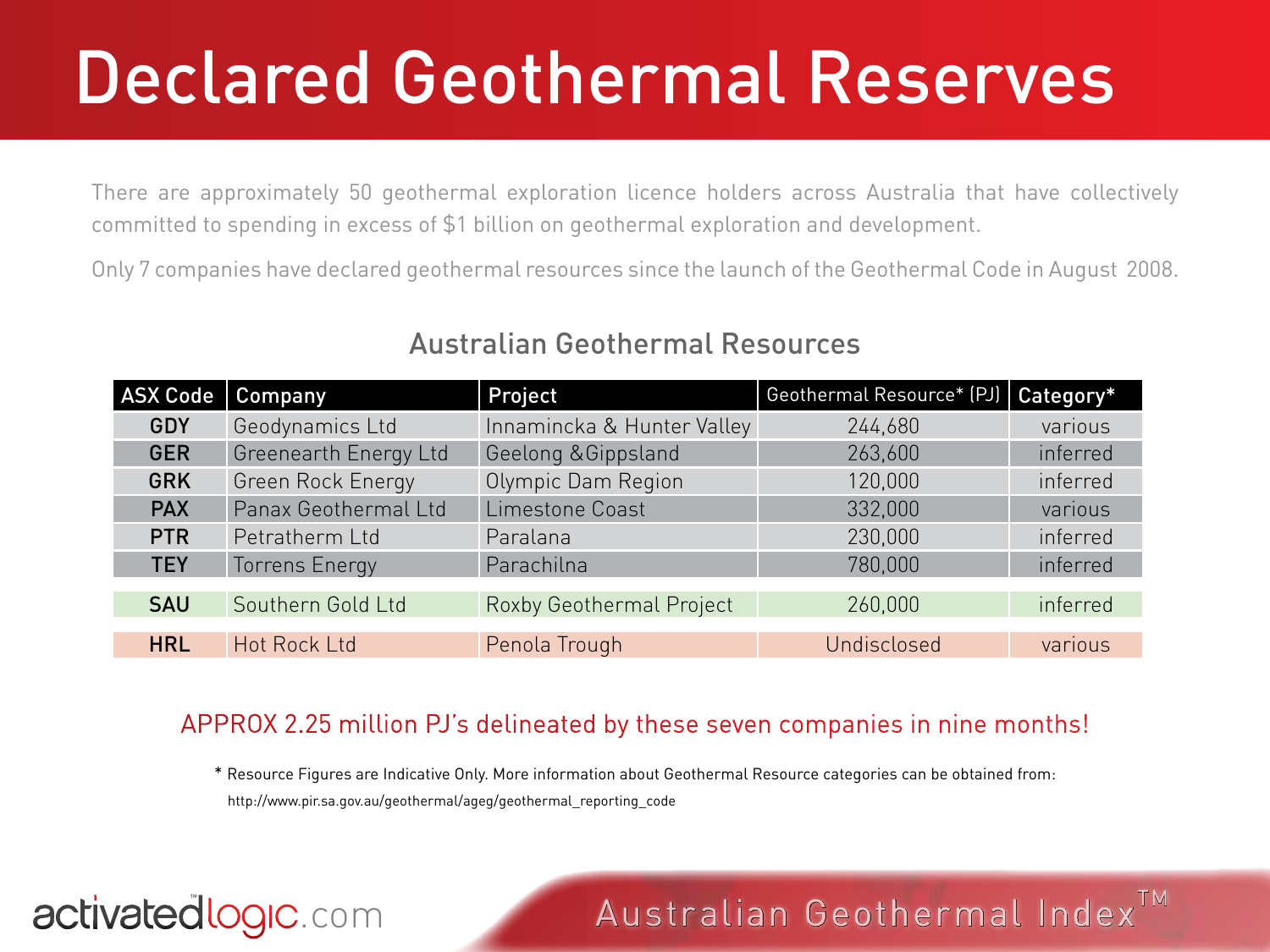## Australian Geothermal Index<sup>™</sup>



activatedlogic.com

More info at:

www.geothermalindex.org/agi.html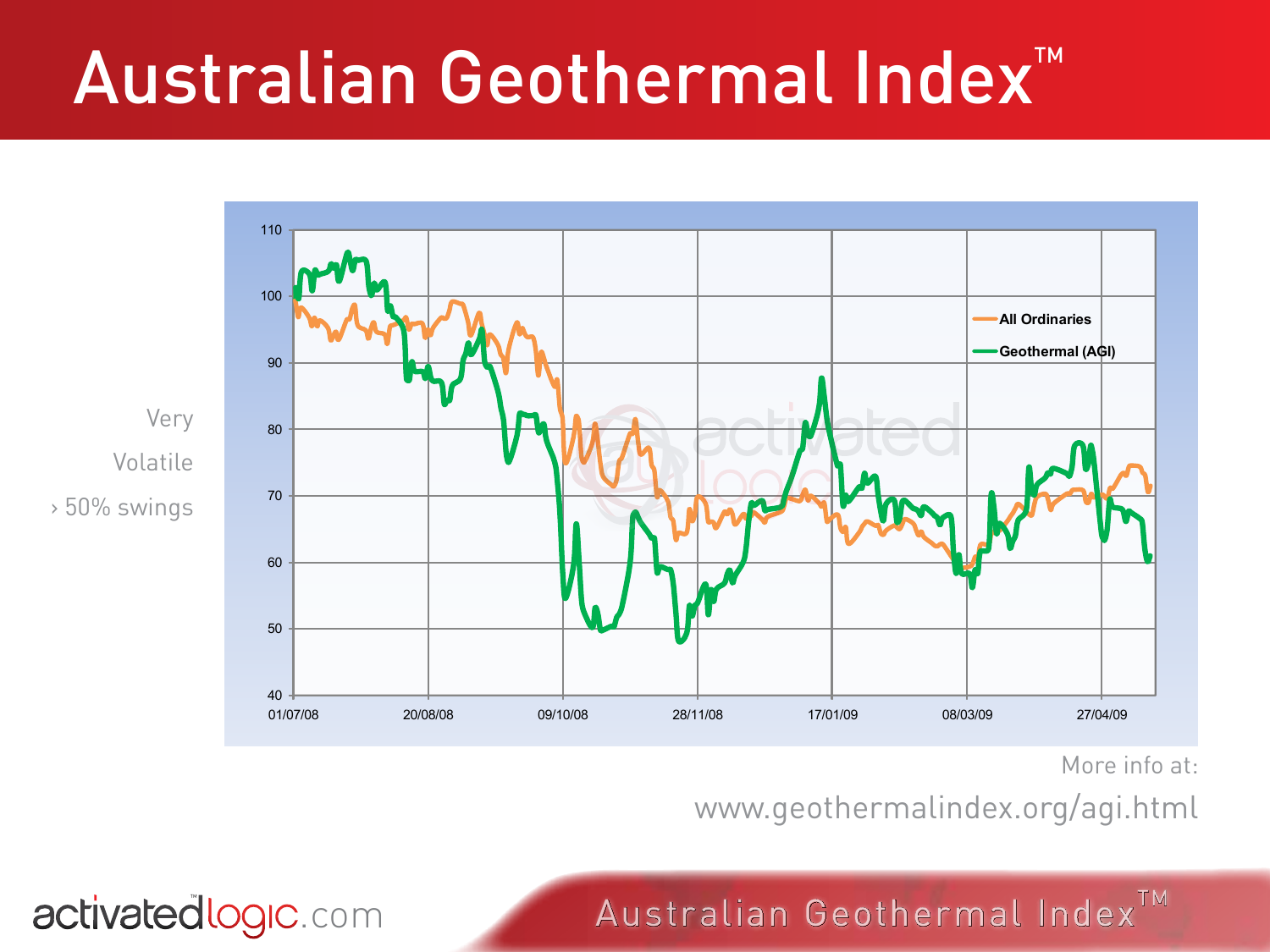## Geothermal Market Capitalisation



activatedlogic.com

More info at:

www.geothermalindex.org/agi.html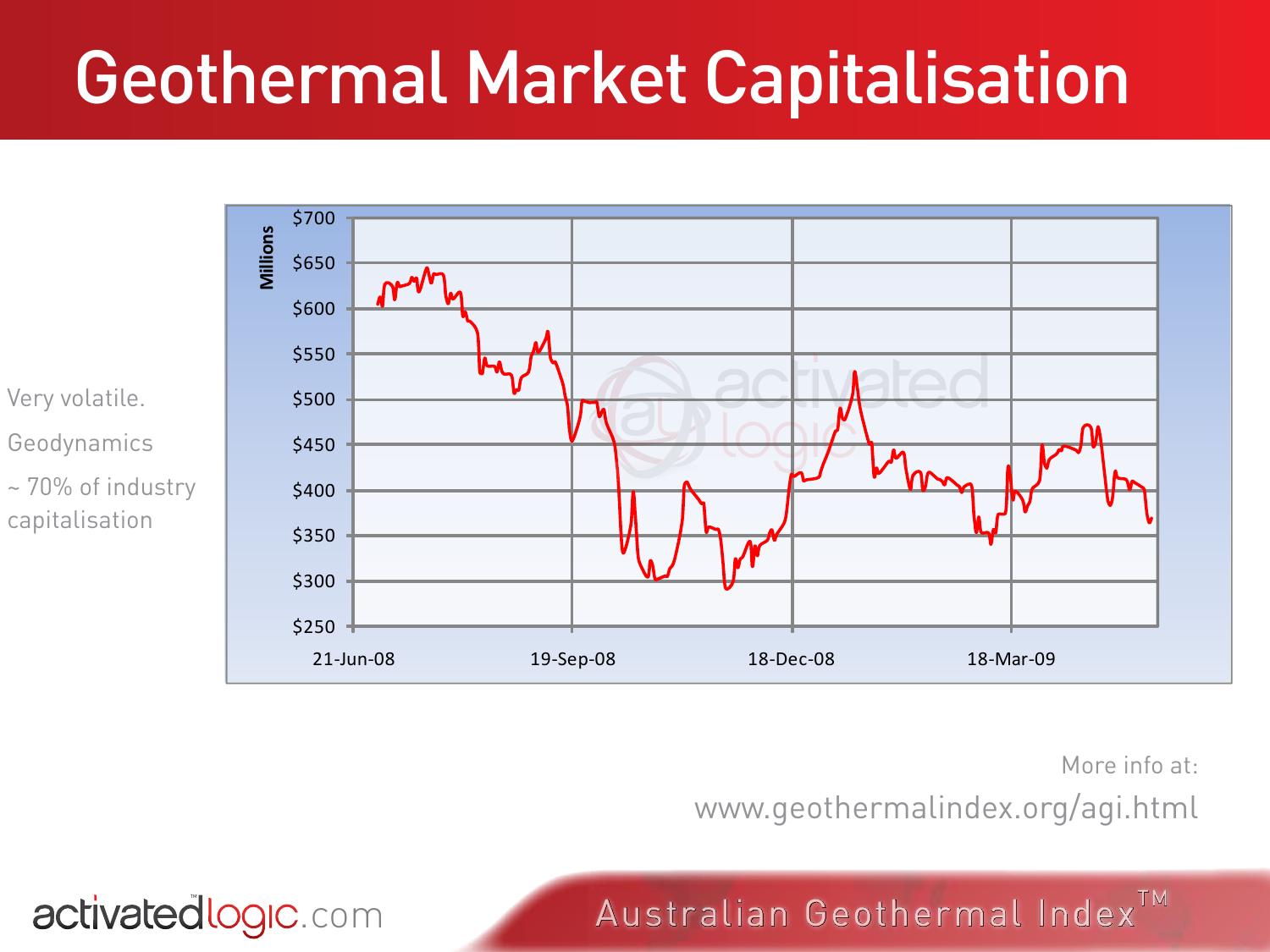# Southern Gold (ASX: SAU)

- high heat flows established from two seperate wells
- large tenement holding covering 10,000km<sup>2</sup> in SA
- initial geothermal resource estimate of 260,000PJ inferred resource released in June 2009 for GEL 302, an area covering only 5% of Southern Gold's geothermal exploration tenure
- close proximity to 275Kv powerlines and NEM
- pre-existing wells and recent seismic testing by Geoscience Australia facilitate fast-tracking

More info at:

- www.activatedlogic.com/GEOResearch.pdf
- www.southerngold.com.au

#### Roxby Geothermal Project Map



## Australian Geothermal Index<sup>TM</sup>

### activatedlogic.com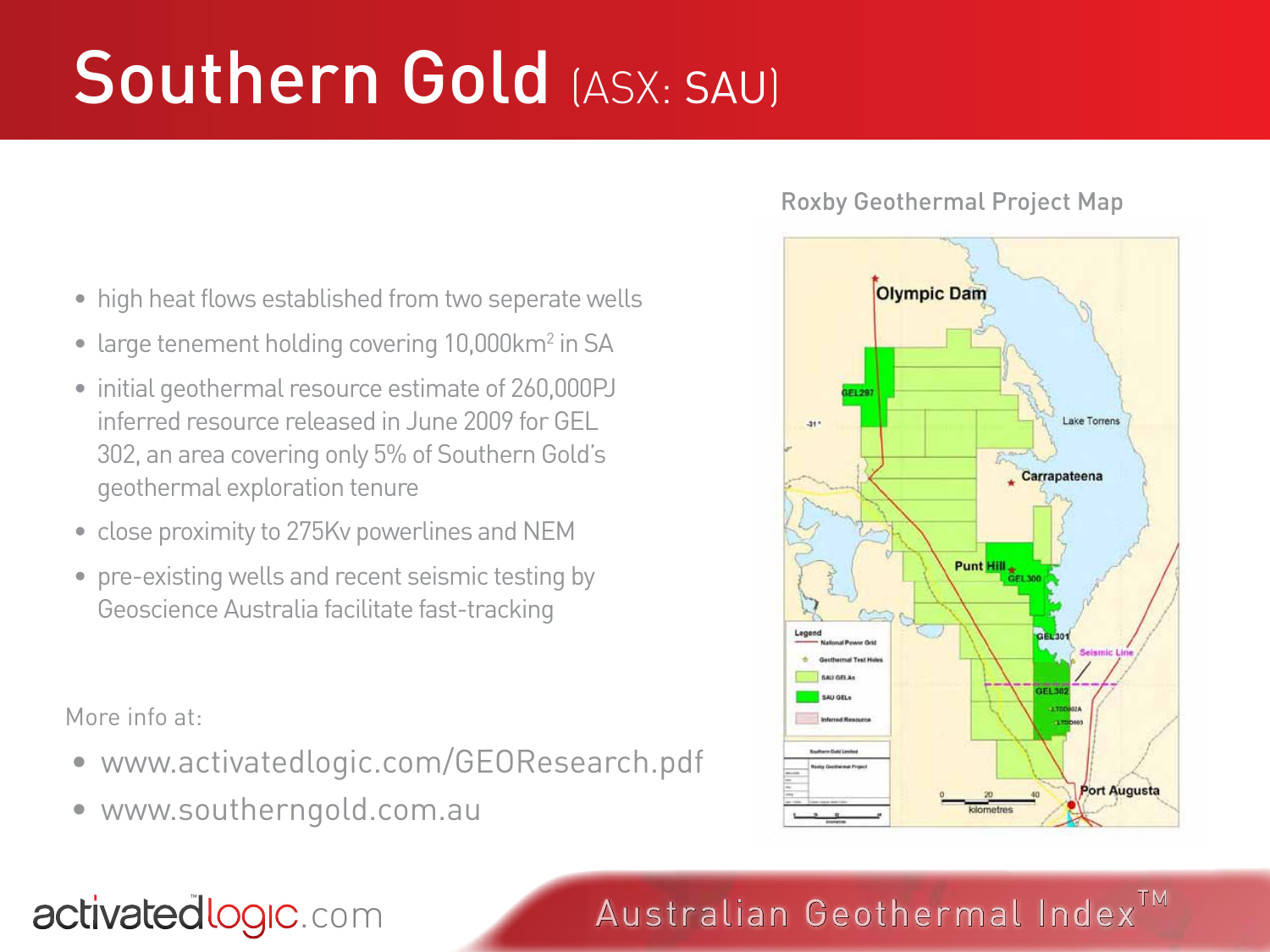# Additional Information

#### **STRATEGY INVESTMENTS COMMUNICATIONS**



Geothermal Industry Research Report - June 2009

www.activatedlogic.com/GEOResearch.pdf



Detailed information on the Australian Geothermal Index<sup>™</sup>

www.geothermalindex.org/agi.html



Geothermal Industry Media Release - 4 June 2009

#### www.activatedlogic.com/GEOMedia.pdf

Australian Geothermal Index<sup>TM</sup>

## activatedlogic.com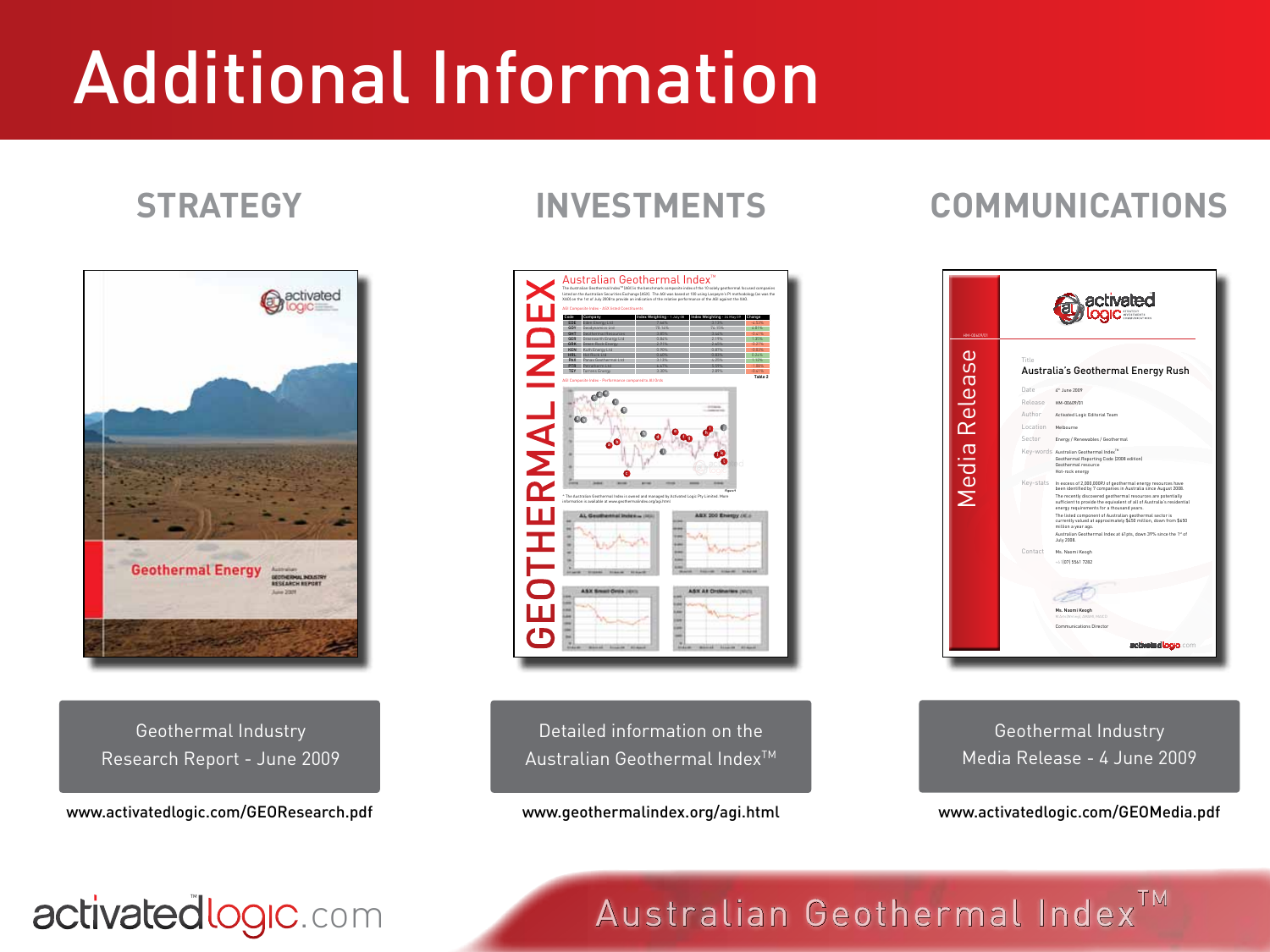## Additional Resources

al bess **Business Optimisation & Synchronisation System** 

> Create and maintain a strategic fit between the goals, resources and capabilities of your organisation. Adapt to rapidly changing marketing opportunities in the expected future business environment, to maximise your organisational effectiveness.

#### **STRATEGY**

au siam Sequential Investment **Assessment Matrix** 

> Attract external investment in your organisation, capitalise on investment opportunities, reduce risks regarding funding uncertainty, lower your organisation's cost of doing business, provide leverage in commercial negotiations and maximise value realisation opportunities.

> > **INVESTMENTS**

**STRATEGY INVESTMENTS COMMUNICATIONS**

al Rota Impress & Progress Index

> Professional corporate communication allows your organisation to more effectively manage the perceptions and expectations of your stakeholders, assists in raising capital from shareholders, improves relations with industry partners and builds your corporate brand.

> > **COMMUNICATIONS**

### activatedlogic.com